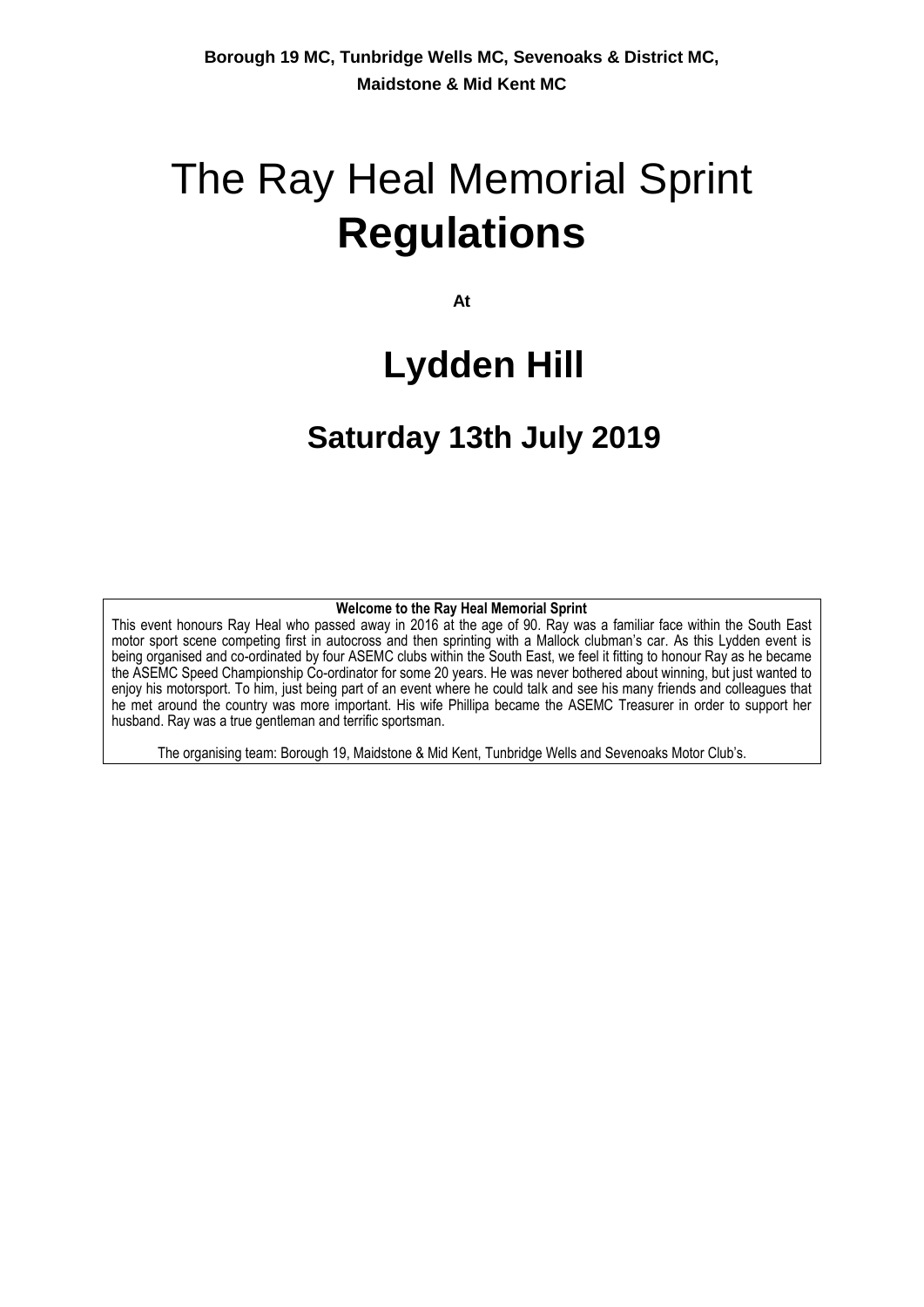## **Supplementary Regulations**

## **1. ORGANISER & PROMOTERS**

Borough 19 Motor Club will organise a NationalA& B Sprint, promoted by Tunbridge Wells MC, Sevenoaks & District MC and Maidstone & Mid Kent MC at Lydden on 13<sup>th</sup> July 2019.

The meeting will be held under the General Regulations of Motorsport UK, (incorporating the provisions of the International Sporting Code of the FIA), these Supplementary Regulations and any written instructions that the organising club may issue for the events.

## **2. PERMIT**

The Motorsport UK Permit number Nat A: 111738

The Motorsport UK Permit number Nat B: 111742

## **3. ELIGIBILITY**

The event is open to all fully elected members of the organising and promoting clubs, TWMC All Circuit Sprint Championship contenders, TVRCC Sprint Championship contenders, Classic Marques Speed Challenge contenders, Healeysport Speed Championship and all members of clubs affiliated to the AEMC, ACSMC & ASEMC regional Associations. Other clubs may be specifically invited to the event by the organisers.

## **4. CLUB CARDS, LICENCES & REGISTRATION CARDS**

All competitors must produce a valid club membership card, a competition licence valid for this event and if applicable a championship registration card.

**Note:** National A Speed or Race licences are required to be held by competitors driving Sports Libre Cars and Single Seater Racing Cars if over 2000cc in accordance with GR S7.1.5. (Sports Libre cars include Special Saloons and Sports Racing Cars as specified in GR S14.)

## **CHAMPIONSHIPS**

The events will be a round in the following championships:

| Championships                                                     |
|-------------------------------------------------------------------|
| SBD Motorsport British Sprint Championship (Nat A)                |
| Tunbridge Wells MC All Circuit Sprint Championship                |
| <b>ASEMC Speed Championship</b>                                   |
| Insite Graphics Speed League Championship                         |
| AEMC Sprint Championship Sponsored by Key. Guru.                  |
| <b>ACSMC Speed Championship Sponsored by Hamilton Motorsports</b> |
| <b>TVRCC Sprint Championship</b>                                  |
| G.F & Co Borough 19 Club Speed Championship                       |
| <b>Classic Marques Speed Challenge</b>                            |
| <b>Healeysport Championship</b>                                   |
| SBD HSA Speed and Sprint Leaders Championship                     |

## **5. TIMETABLE**

The programme of the meeting will be:

| Scrutineering starts at                                 | 7.30am                       |
|---------------------------------------------------------|------------------------------|
| Drivers Briefing                                        | 8.30am                       |
| Practice Starts at                                      | 9.00am sharp                 |
| Any competitor not signed on by 9.00am may be excluded. |                              |
| First timed runs start                                  | As soon as Practice finishes |
|                                                         |                              |

## **8. THE COURSE**

Lydden Events: The length of the course will be **1.75 laps of the circuit** which is approximately 1 mile length and consists of left and right hand bends, straights and gradients on a tarmac surface.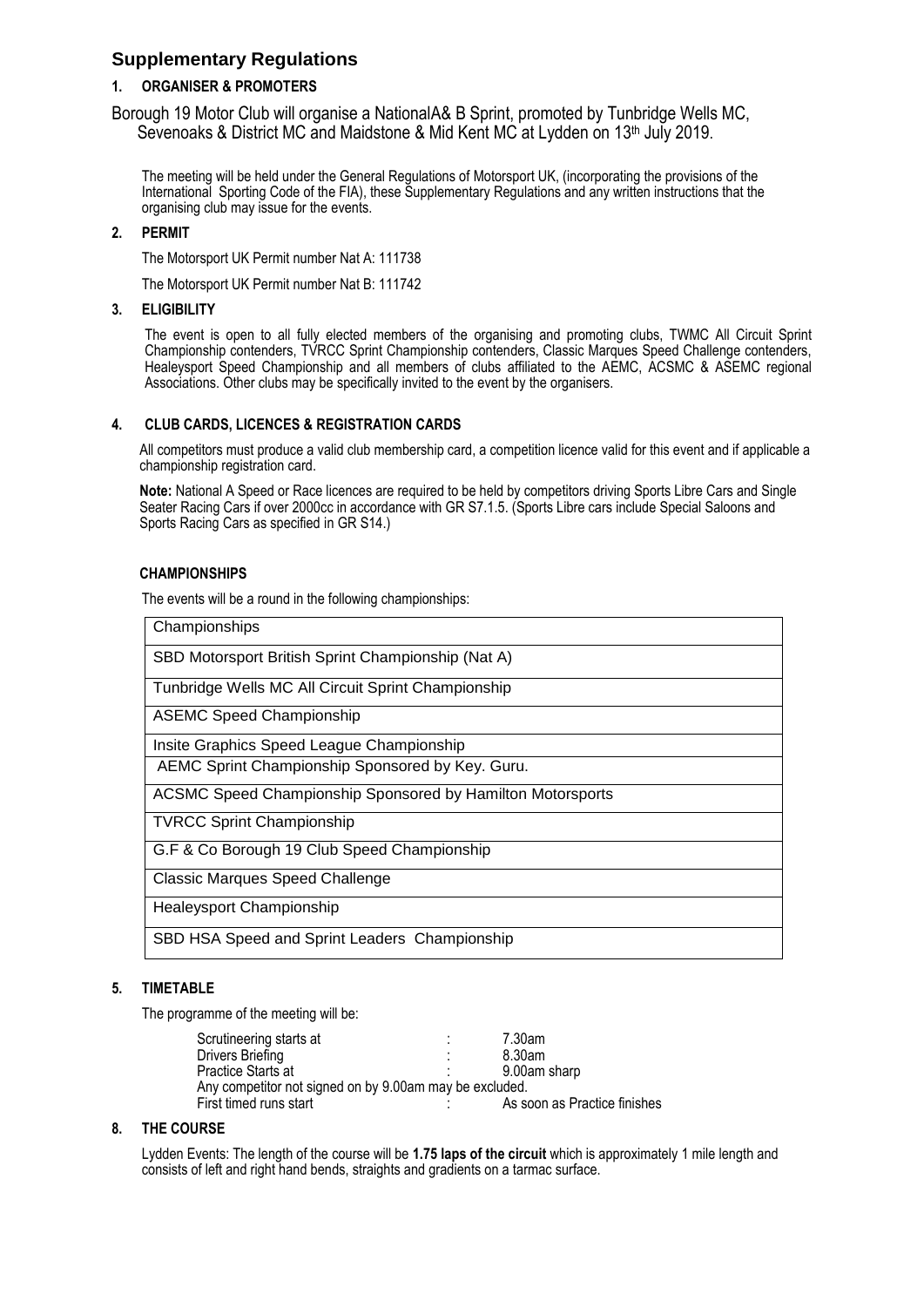## **9. CLASSES**

The events will consist of 21 classes as detailed below:

**CATEGORY A. Road Going Series Production Cars (S.10.10.1) & Road Going Specialist Production Cars (S.10.10.2). Excluding cars in Appendix 1**

- 1. 'Standard Cars' Up to 1600cc. 2wd only, list 1A tyres
- 2. 'Standard Cars' Over 1600cc to 2000cc. 2wd, list 1A tyres
- (See Appendix 2 for specification of 'Standard')
- 3. Up to 1600cc 2wd only, list 1A or 1B tyres
- 4. Over 1601cc to 2300cc 2wd only, list 1A or 1B tyres
- 5. Over 2301cc 2wd only, list 1A or 1B tyres
- 6. 4wd all engine capacities, list 1A or 1B tyres

**Road Going Kit Type and Replica Cars (Examples are included in Appendix 1)**

- 7. Up to 1800cc list 1A or 1B tyres, but excluding all motor cycle engine vehicles.
- 8. Over 1800cc including motor cycle engine vehicles, list 1A or 1B tyres

#### **CATEGORY B. Modified Series / Specialist production (S10.10.3 / S.10.10.4).and vehicles conforming to R.46 to R.49 ( 'Rally cars')**

9. Up to 1400cc

- 10. Over 1400cc to 2000cc
- 11. Over 2000cc

#### **Road Going Kit Type and Replica Cars (Examples are included in Appendix 1)**

- 12. Up to 2000cc
- 13. Over 2000cc and all Motor cycle engine cars.

## **CATEGORY C. Sports Libre Cars (S.10.10.6).**

14. Sport Libre Car engines up to 1800cc and motor cycle engined cars up to 1100cc 15. Sport Libre Car engine over 1800cc and motor cycle engined cars over 1100cc

#### **CATEGORY D. Racing Cars (S.10.10.7)Hillclimb Super Sports Cars (S.10.10.5)**

16. Racing Cars up to 1100cc. And those Racing Cars conforming to 'Formula Ford' 17. Racing Cars over 1100cc.

#### **CATEGORY E. Invited Championships**

- 18. Classic Marques Speed Challenge
- 19. TVRCC Sprint Championship
- 20.Healey sport Championship
- 21.SBD Motorsport British Sprint Championship (Nat A)

Appendix 1 Two seater cars such as Caterham, Westfield, Sylva, Fisher and Lotus 7, Elise, Exige and 340R, Vauxhall 220, X-bow- and similar types/ derivatives.

Appendix 2.'Standard Cars' are as defined in S.11.9.1 and are similar (but not exactly the same) to those defined in prior year championship regulations. 'Standard Car' definition applies to those cars made after 01/01/2000. For class A1 and A2, we have included those cars that meet the current Standard Car definitions but have been manufactured before 01/01/2000.

Note 1.Engine capacity increase/decrease factors: a. Forced induction, an increase of 40%, except for 'Standard Cars' where an increase of 70% should be applied. b.Rotaryengined cars, an increase of 50% on the real capacity.

Note 2. To compete in a Single Seater Racing or Sports Libre Car, manufactured after 31/12/1960 of more than 2000cc, the driver must hold a Speed National A [OPEN] or Race National A licence unless the car is currently licensed for use on the public highway.

In the event of a dispute concerning the compliance of a vehicle to the regulations for the event the onus will be on the competitor to prove the compliance to the organisers. Road going cars must be taxed, insured and MOT tested (where necessary) and road legal in all respects. Documentation must be available at signing on if verification is requested or required by individual events.

#### THE USE OF TRADE PLATES IS NOT PERMITTED

#### **10. AWARDS**

Perpetual awards will be presented for each event as follows:

Fastest Time of the Day Fastest Time in Class Second Fastest in Class (subject to 5 entries in class) Third Fastest in Class (subject to 8 entries in class)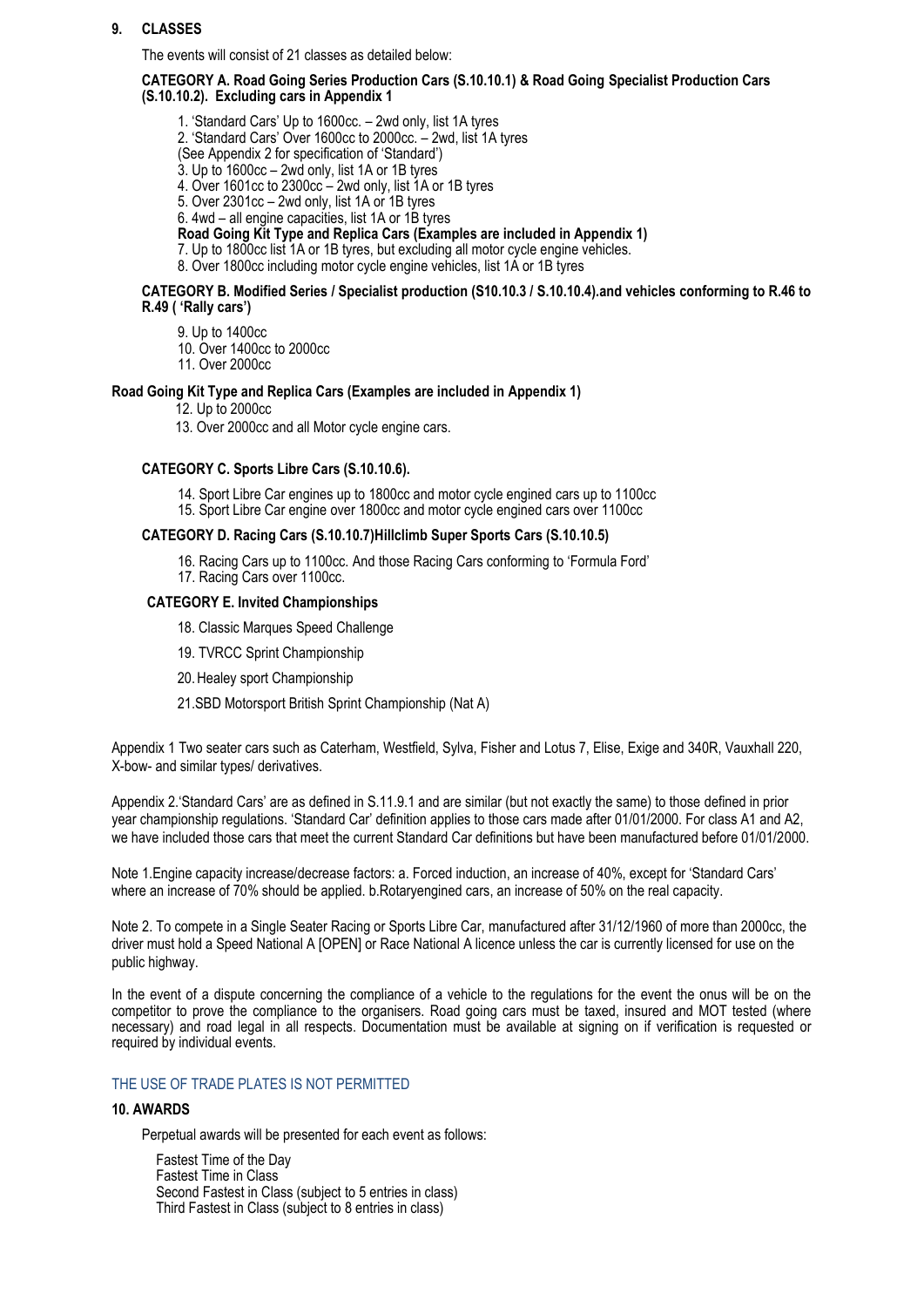Best Tunbridge Wells MC Member\* Best Sevenoaks & District Member\* Best Maidstone & Mid Kent Member\* Best Borough 19 MC Member\* Best Time Improvement\* (subject to more than four timed runs being offered)

No competitor may win more than one of the above awards other than those marked \*and the order of precedence will be as listed above. Those awards marked \* will be decided by a panel of judges and may be awarded considering a competitors performance in class, special efforts exerted, improvement in performance between runs, spirit of the performance and conduct throughout the meeting as well as overall time recorded. All awards will be presented and must be collected at the end of the meeting. No awards will be posted.

## **11. ENTRIES & ENTRY FEE**

The entry list opens on publication of these regulations. The closing date is Friday 5<sup>th</sup> July 2019.

The maximum entry for the Lydden events is 120. The organisers reserve the right to increase the maximum entry, which will be notified in the Final Instructions or Official Bulletin. Reserves will only get a run if a place becomes available in the original entry. The minimum is 40 for Lydden. The minimum for each class is 3. Should any of the minimum figures not be reached the organisers have the right to amalgamate the classes or cancel the meeting as they see fit. Entries will be selected in order of receipt.

Where a car is double driven both drivers must complete an entry form and nominate which driver is to run first, to assist with the correct allocation of numbers

**NOTE:** For registered competitors in the SBD Motorsport British Sprint Championship, entries are only guaranteed to the standard entry closing date for the event entered.

**Entry Acknowledgement, Refunds and Finals** Acknowledgement of Entry and Finals will be sent by post or email. Entry fees will be refunded if the Entries Secretary is notified in writing or by email of an intention to withdraw not less than 72 hours before the start of the event. After this time refunds will be made at the organisers discretion (and only if a reserve is available to take up the place) and will be subject to an administration charge.

**Entry Fee** The entry fee is **£160 for Cheques or BACS payments and £160 for on line Pay Pal payment**

**All entries must be made on the official entry form and accompanied by the appropriate fee and will only be valid when payment has cleared**

. Cheques should be made payable to **'Borough 19 MC Ltd'** or paid electronically to

#### **Bank Code 40-44-37 Account No 81403575**

 **On-line entries can be made at [www.b19motorclub.org.uk](http://www.b19motorclub.org.uk/)**

**12. ENTRY SECRETARY:**The Entry Secretary to whom all entries should be sent is:

Gary Goodwin 48 Napier Road, Hawkenbury,Tunbridge Wells, Kent TN2 5AT email address: gj.goodwin@btinternet.com

**Please do not phone officials after 9.30pm.**

#### **13. OTHER OFFICIALS**

| <b>MSA Steward</b>                        |                                |
|-------------------------------------------|--------------------------------|
| Club Stewards                             | : Duncan Welch, Steve Pattison |
| Clerk of the Course Nat A                 | : Barry Morris                 |
| Deputy Clerks of the Course<br>$\sim 100$ | Alan Barnard, Gary Wood        |
| <b>Chief Scrutineer</b>                   | : John Winder                  |
| <b>Chief Timekeeper</b>                   | : John Sharp                   |
| <b>Chief Medical Officer</b>              | : TBC                          |
| <b>Chief Marshal/Observer</b>             | : Andrew Elliot                |
| Secretary of the Meeting                  | : Norman Redhead,              |

#### **14. RESULTS & PROTESTS**

Provisional results will be published as soon as possible after the final run. Protests and appeals should be made in accordance with the relevant sections of the Motorsport UK General Regulations Section C.

#### **15. PRACTICE**

Competitors will have the opportunity of one practice run consisting of 1.75 laps, starting singly with up to 3 cars on the circuit at one time. Competitors will also be provided with the opportunity to walk the course prior to 8.30am.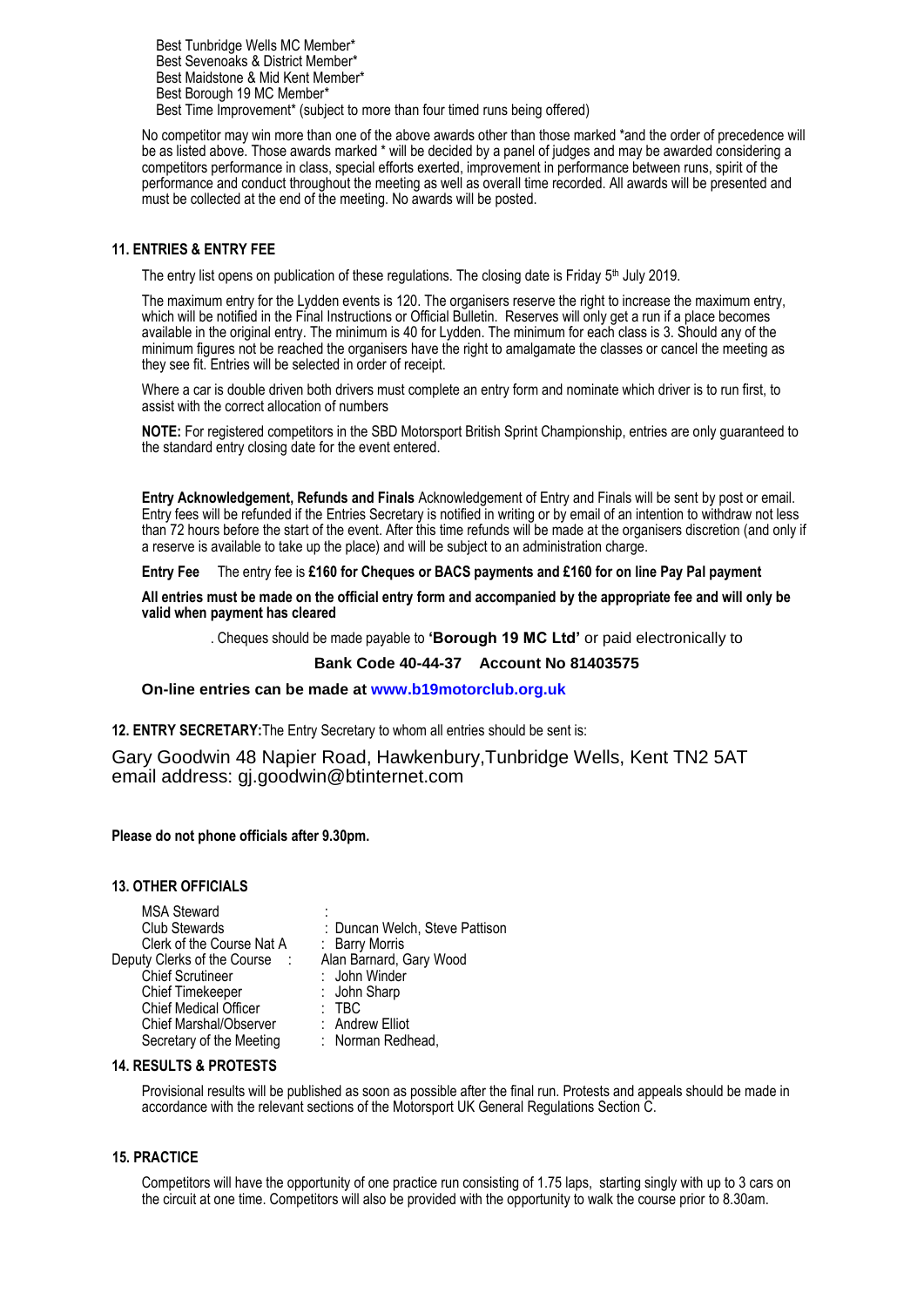## **16. TIMED RUNS**

Cars will start singly with up to 3 cars on the track at one time. Each run will consist of 1.75 laps. Timing will be by automatic timing equipment. Starting signal will be by the use of traffic lights. The finish will be indicated by a Finish Banner. The finish will be situated on the approach to the top hairpin. Upon completing the run/practice indicated by a chequered flag, competitors must pull to the left of the track, slow and pull off to the left at the slip road to proceed back to the paddock. **They should ensure they do not interfere with any other car on the track attempting to record a time. Failure to comply will result in the time for the run just completed being disallowed.** 

Competitors will have the opportunity of FOUR timed runs plus a Best Improvement Run. All timed runs other than the 'Best Improvement Run' will be used to decide the results for the overall and class award, and the championship points. Any further non qualifying runs will take place at the discretion of the Clerk of Course on the day.

#### **16(a). Top 12 Run-Off**

A top 12 run-off, only for competitors registered for the SBD Motorsport British Championship, will be held in accordance with their Championship regulations after the conclusion of the timed runs. Qualifiers for the top 12 run-off will only be permitted to enter two timed runs.

#### **17. IDENTIFICATION**

Identification will be by competition numbers on either side of the car. Numbers will not be provided by the organisers. **Where a car is driven by two drivers, the numbers not in use must be removed.** If this is not done the timekeeper may not give a time.

### **18. OVERTAKING**

**Overtaking a non stationary vehicle will not be permitted**. If you are baulked by a slower driver or an incident a rerun may be claimed. Any competitor overtaking a non stationary vehicle or ignoring flag marshal's signals may be excluded from the results. All re-runs must be claimed by the competitor in person from the Clerk of the Course.

#### **19. MARKING & PENALTIES**

Marking and penalties will be as per the appropriate section of the Motorsport UK General regulations.

#### **20. TIMING STRUTS**

Timing will be activated by a light beam and competing vehicles will be required to be fitted with a timing strut in accordance with Motorsport UK General Regulation S10.9.

#### **21. LOG BOOKS**

Competitors are reminded of the requirements of GR S9.1.7. Where, unless a car is currently licensed for use on the public highway and is competing on the event in a road legal condition, a log book will be required. Log books will not be available, issued or validated at the events.

#### **22. OTHER GENERAL**

All other General Regulations of Motorsport UK apply as written except: S9.2.3. - One car may not be entered by more than two drivers and a driver may only be permitted a maximum of two entries and these must be in different classes.

- **23**. A vehicle which leaves the track involuntarily or otherwise becomes stationary on the track may not complete its timed run. If possible the vehicle should be moved off the track to a safe place. No vehicle may return to the track until the run is completed and instructed to do so by a marshal. A re-run will not be permitted.
- **24.** Dogs are allowed at Lydden events but MUST be kept on a lead.

#### **25. STARTING PROCEDURE**

Cars will be formed up in the Paddock assembly area. They will be started from the paddock gate singly, by traffic lights, with 3 cars on the track at one time. Because of the track layout at Lydden and to ensure the safety of all associated with the event, the following starting procedure will be adopted. Competing vehicles will be brought forward to the start line by one of the start marshals at which time the driver must be entirely ready to start. When the traffic lights turn green the competitor has a maximum of 5 seconds to commence his/her timed run. If the competing vehicle has not left the start line within 5 seconds, the start marshal will display a red flag to the competitor and the run will be void. No re-runs will be awarded for this occurrence. Any competitor starting his/her run after the red flag has been shown will be excluded from the event.

#### **26. TIMING QUERIES**

Any queries regarding time should be raised by competitors with the Secretary of the Meeting at the Paddock Office. Competitors must not approach timekeepers direct and should any competitor query a time directly with a timekeeper he or she will be excluded from the event.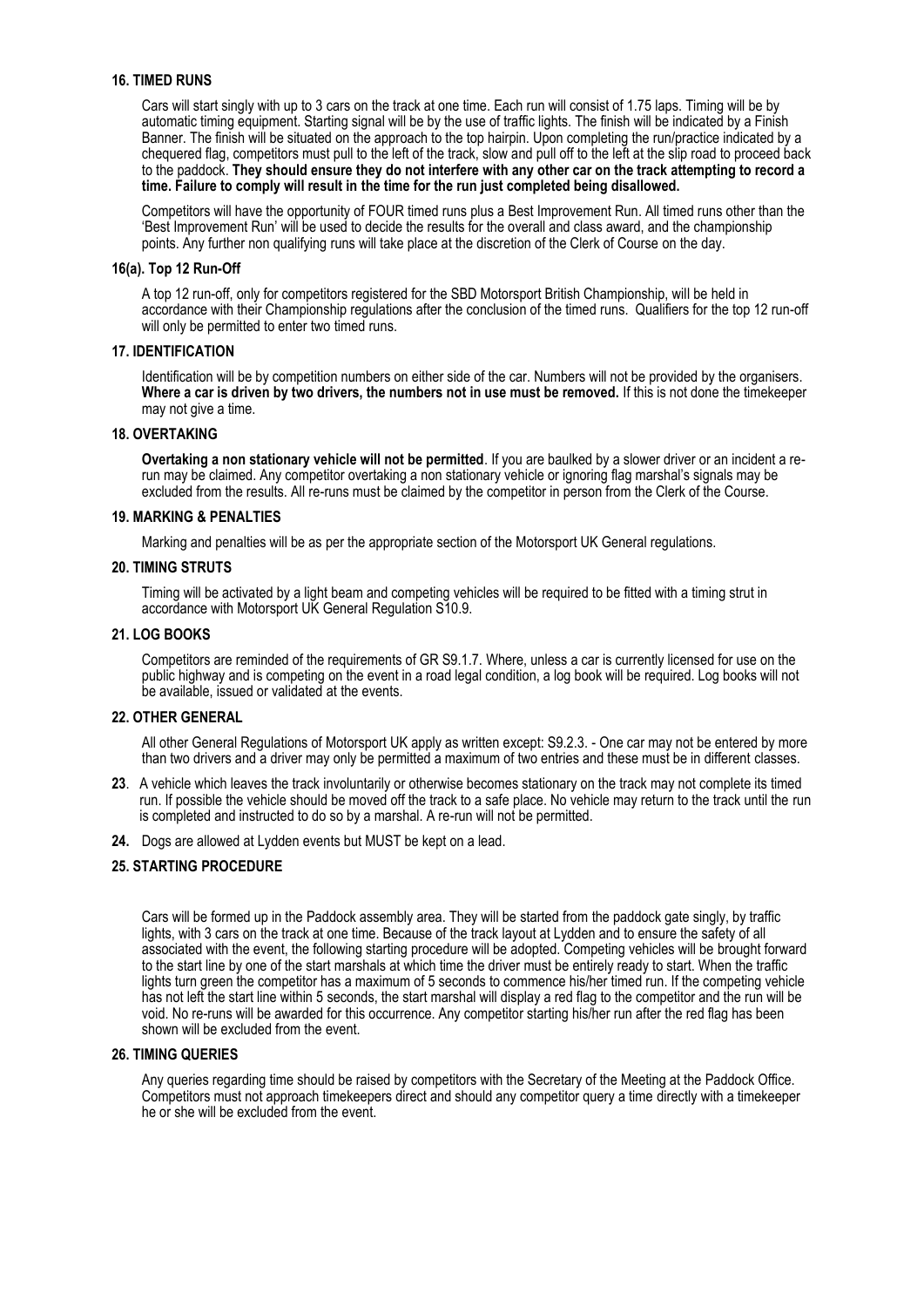## **27. NOISE**

**The Lydden Hill venue has some specific noise restrictions which must be complied with. For this event these** 

**are:**

## **STATIC TEST – A maximum of 105dB at ¾ maximum revs measured 0.5m from the end of the exhaust pipe at an angle of 45 degrees.**

## **DRIVE-BY TEST – A maximum of 92 dB at 10 m.**

Both the above must be complied with. Temporary or insecure exhausts will not be permitted, as exceeding the noise limit at just one of the monitoring stations constitutes a breach of the planning conditions. Noise testing is required by Dover District Council to be carried out by Lydden Staff and if in their judgement a vehicle will exceed the noise limits they will fail this vehicle. THERE IS NO RIGHT TO APPEAL THIS DECISION.

## **28. JUDGES OF FACT**

 **The Start-Line Marshals** are Judges of Fact for Start Line Procedure.

**The Environmental Scrutineer** is the Judge of Fact for Noise Issues

**Course Marshals** are Judges of Fact for course marker cone penalties, course violations and baulking.

**The Chief Timekeeper** is Judge of Fact for timing matters

**29. CAMERAS** On-Board Cameras are subject to J5.21

**30**. **PROTECTIVE CLOTHING** MSA approved Helmets, Race Overalls and Gloves are required to be worn by all drivers on the circuit

. **See K9 Overalls, K10 Helmets, and K14.3(e) Gloves. Also if applicable Head Restraints in accordance with S.9.2.1 and K13**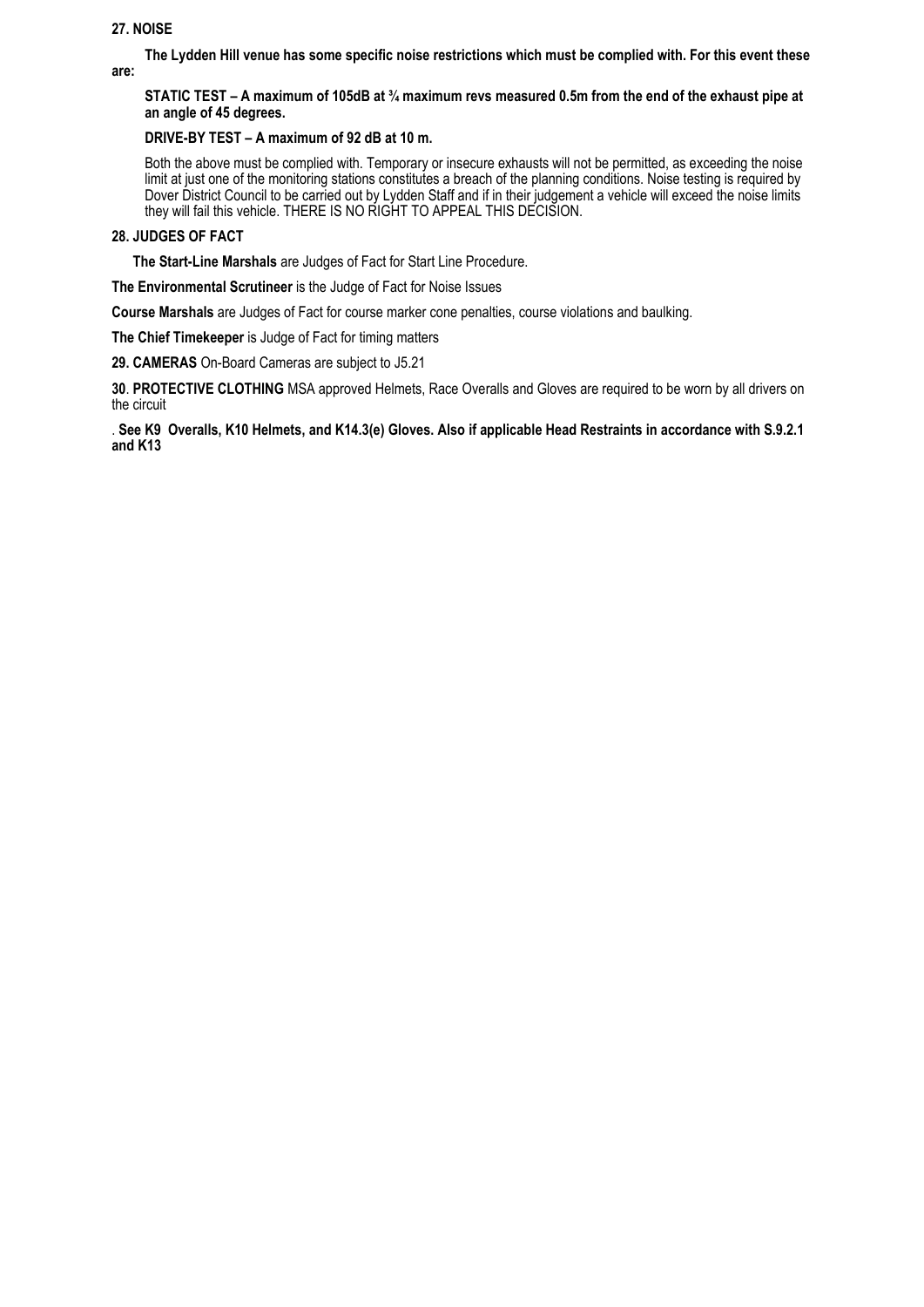|                                                 |                                                                                                                                              | THE RAY HEAL MEMORIAL SPRINT<br>BOROUGH 19 MC, TWMC, SEVENOAKS&DMC & MMKMC<br>LYDDEN HILL SATURDAY 13TH JULY 2019<br><b>ENTRY FORM</b> |                                                                                                                                                                                         |  |
|-------------------------------------------------|----------------------------------------------------------------------------------------------------------------------------------------------|----------------------------------------------------------------------------------------------------------------------------------------|-----------------------------------------------------------------------------------------------------------------------------------------------------------------------------------------|--|
|                                                 |                                                                                                                                              |                                                                                                                                        | Held under the general regulations of The Motor Sports Association (incorporating the provisions of the International<br>Sporting Code of the FIA) and these Supplementary Regulations. |  |
|                                                 | Please complete in FULL and in BLOCK CAPITALS                                                                                                |                                                                                                                                        |                                                                                                                                                                                         |  |
|                                                 |                                                                                                                                              |                                                                                                                                        |                                                                                                                                                                                         |  |
|                                                 |                                                                                                                                              |                                                                                                                                        |                                                                                                                                                                                         |  |
|                                                 | I have/have never held a valid RTA (Driving) licence YES / NO                                                                                |                                                                                                                                        |                                                                                                                                                                                         |  |
| <b>ADDRESS</b>                                  |                                                                                                                                              |                                                                                                                                        |                                                                                                                                                                                         |  |
|                                                 |                                                                                                                                              |                                                                                                                                        |                                                                                                                                                                                         |  |
|                                                 |                                                                                                                                              |                                                                                                                                        |                                                                                                                                                                                         |  |
|                                                 |                                                                                                                                              |                                                                                                                                        |                                                                                                                                                                                         |  |
| <b>E MAIL</b><br><b>Please write</b><br>clearly | by post tick below                                                                                                                           |                                                                                                                                        | If an email address is given Confirmation of Entry, Finals and Results will be sent by email. If you prefer to receive any                                                              |  |
| Tel. No.                                        | Entry Confirmation Finals Results                                                                                                            |                                                                                                                                        |                                                                                                                                                                                         |  |
|                                                 |                                                                                                                                              |                                                                                                                                        |                                                                                                                                                                                         |  |
| <b>CLUB</b>                                     |                                                                                                                                              |                                                                                                                                        |                                                                                                                                                                                         |  |
|                                                 |                                                                                                                                              |                                                                                                                                        |                                                                                                                                                                                         |  |
|                                                 |                                                                                                                                              |                                                                                                                                        |                                                                                                                                                                                         |  |
|                                                 |                                                                                                                                              |                                                                                                                                        |                                                                                                                                                                                         |  |
|                                                 |                                                                                                                                              |                                                                                                                                        |                                                                                                                                                                                         |  |
|                                                 | ENGINE CAPACITYcc Add T if Turbocharged. 4wd if 4 wheel drive. S if Supercharged                                                             |                                                                                                                                        |                                                                                                                                                                                         |  |
|                                                 | <b>CLASS ENTERED</b>                                                                                                                         |                                                                                                                                        | For all cars in classes A1to A8 and those that need Road Tax & an MOT to compete in Sports Libre enter car registration                                                                 |  |
|                                                 |                                                                                                                                              |                                                                                                                                        |                                                                                                                                                                                         |  |
|                                                 | IN CASE OF AN EMERGENCY PLEASE CONTACT MY NEXT OF KIN                                                                                        |                                                                                                                                        |                                                                                                                                                                                         |  |
|                                                 |                                                                                                                                              |                                                                                                                                        |                                                                                                                                                                                         |  |
| Please tick whichever applies                   |                                                                                                                                              |                                                                                                                                        |                                                                                                                                                                                         |  |
|                                                 | I enclose a cheque for £160 made payable to 'BOROUGH 19 MC LTD'<br>I have paid £160 electronically to Bank Code 40-44-37 Account No 81403575 | (on-line Pay Pal payments £160)                                                                                                        |                                                                                                                                                                                         |  |
| and send this form to:                          | email address: gj.goodwin@btinternet.com                                                                                                     |                                                                                                                                        | Gary Goodwin 48 Napier Road, Hawkenbury, Tunbridge Wells, Kent TN2 5AT                                                                                                                  |  |
|                                                 |                                                                                                                                              |                                                                                                                                        |                                                                                                                                                                                         |  |

## **Also fill in and sign the Indemnity Form below**

## **INDEMNITIES**

I declare that I have been given the opportunity to read the General Regulations of the Motorsport UK and, if any, the Supplementary Regulations for this event and agree to be bound by them. I declare that I am physically and mentally fit and competent to take part in the event. I understand that motorsport is dangerous and accidents causing death, injury, disability and property damage can and do happen. I understand that these risks may give rise to my suffering personal injury or other loss and I acknowledge and accept these risks.

In consideration of the acceptance of this entry I agree that neither or any one of or any combination of the Motorsport UK and its